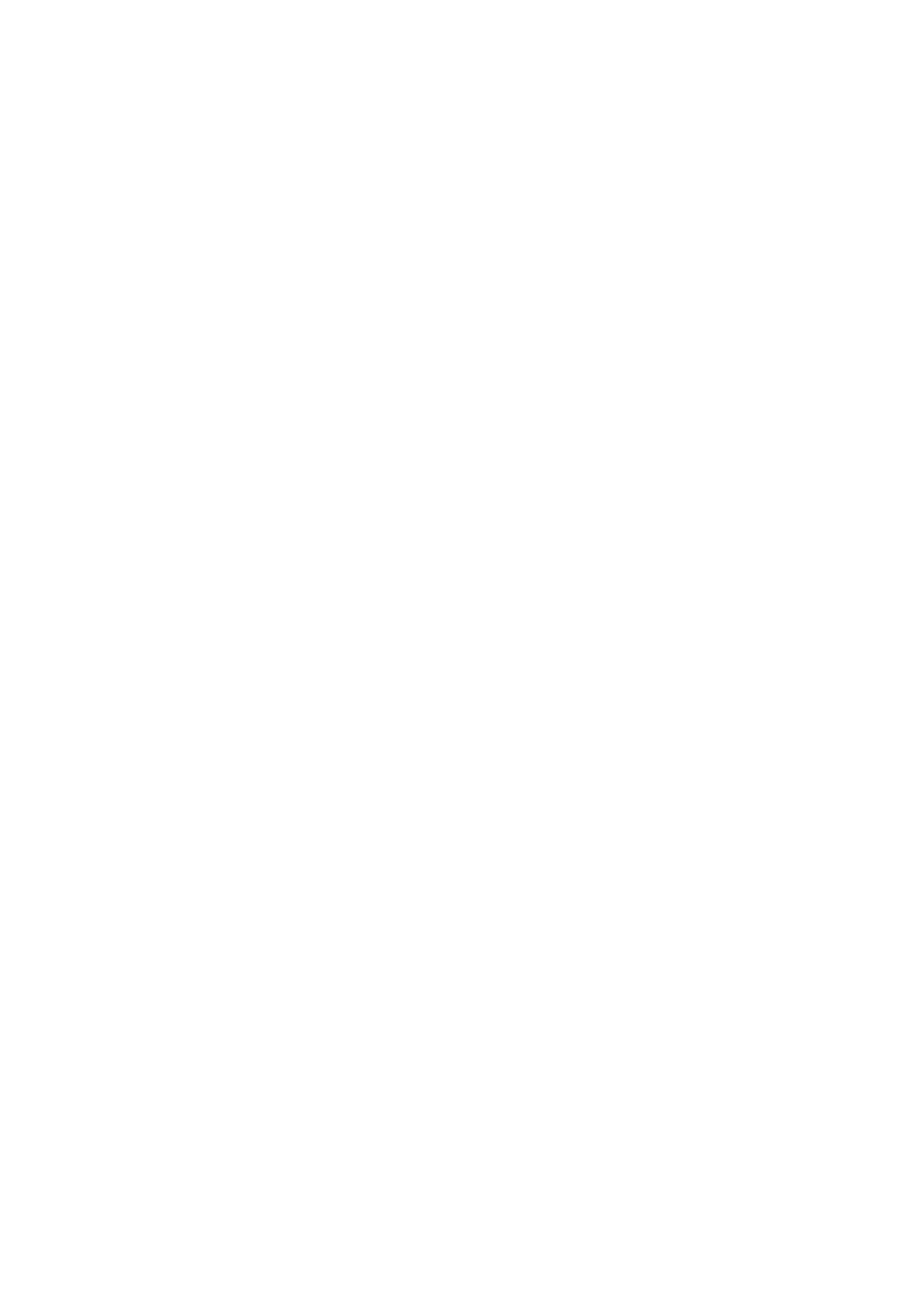# **TABLE OF CONTENTS 22 SEPTEMBER 2021**

**Business Page No.**

| 1. | <b>Meeting Conduct</b>  |                                                             | 5               |  |
|----|-------------------------|-------------------------------------------------------------|-----------------|--|
|    | 1.1                     | <b>Karakia</b>                                              | 5               |  |
|    | 1.2                     | <b>Apologies</b>                                            | 5               |  |
|    | 1.3                     | <b>Conflict of Interest Declarations</b>                    | 5               |  |
|    | 1.4                     | <b>Confirmation of Minutes</b>                              | 5               |  |
|    | $1.5\,$                 | Items not on the Agenda                                     | 5               |  |
|    | 1.6                     | <b>Public Participation</b>                                 | 5               |  |
| 2. | <b>General Business</b> |                                                             | $6\phantom{1}6$ |  |
|    | 2.1                     | <b>Forward Programme</b>                                    | $6\phantom{1}6$ |  |
| 3. | $6\phantom{1}6$         |                                                             |                 |  |
|    | <b>Public Excluded</b>  |                                                             |                 |  |
|    | 3.1                     | <b>Chief Executive - Annual Remuneration Review 2020/21</b> | 6               |  |
|    |                         | 3.2 Adoption of Chief Executive Key Performance Indicators  | $6\phantom{1}6$ |  |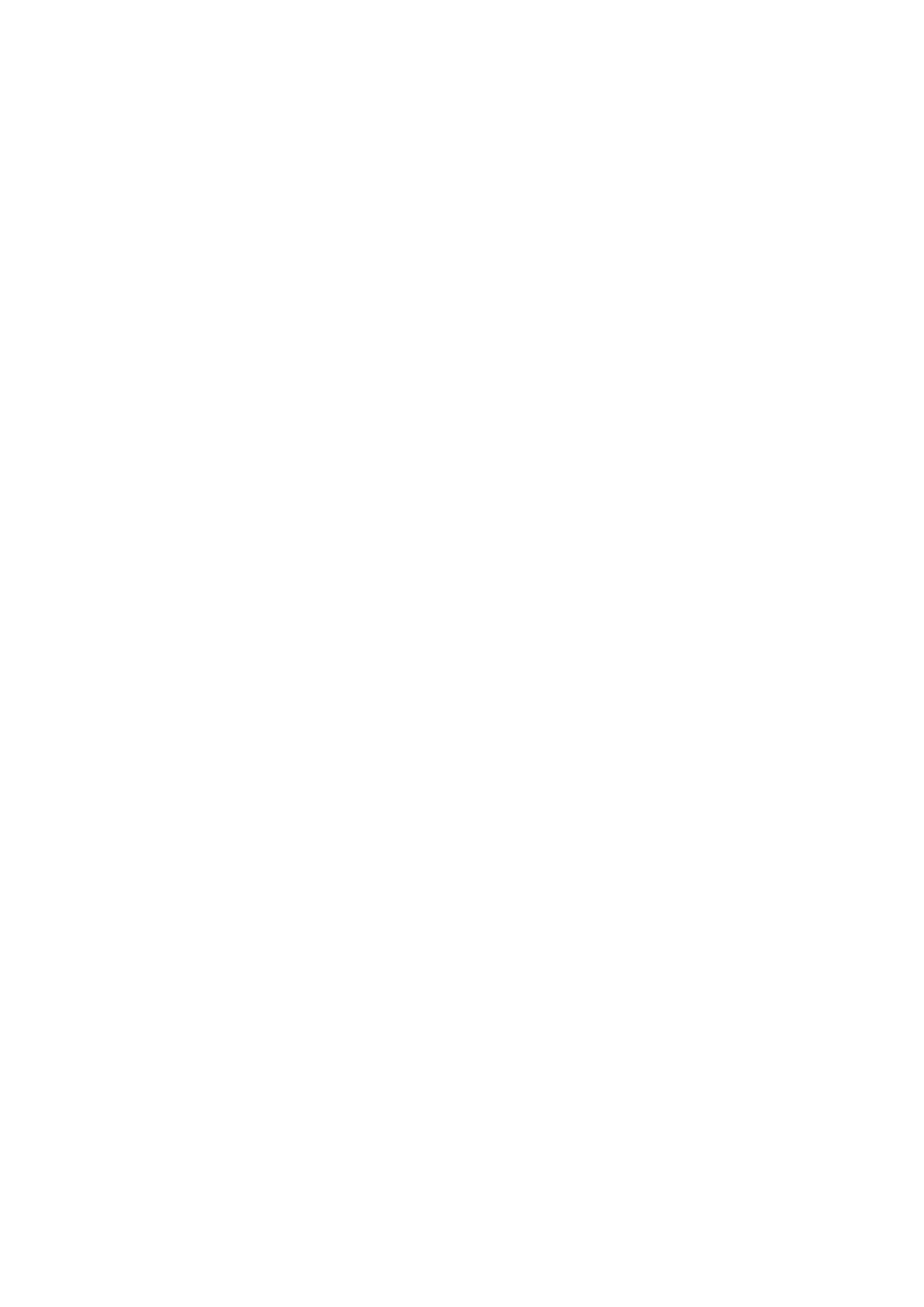## <span id="page-4-0"></span>**1. Meeting Conduct**

### **1.1 Karakia**

The Chairperson declared the meeting open at 9:34am and invited members to stand and read the following karakia to open the meeting.

**Whakataka te hau ki te uru, Whakataka te hau ki te tonga. Kia mākinakina ki uta, Kia mātaratara ki tai. E hī ake ana te atākura. He tio, he huka, he hauhū. Tihei Mauri Ora!**

Cease oh winds of the west and of the south Let the bracing breezes flow, over the land and the sea. Let the red-tipped dawn come with a sharpened edge, a touch of frost, a promise of a glorious day

### <span id="page-4-1"></span>**1.2 Apologies**

No apologies were received.

## <span id="page-4-2"></span>**1.3 Conflict of Interest Declarations**

No conflicts of interest were declared.

### <span id="page-4-3"></span>**1.4 Confirmation of Minutes**

#### **Moved Mayor Foster, seconded Councillor Calvert**

### **Resolved**

That the Ngutu Taki | CEO Performance Review Committee:

1. Approves the minutes of the Ngutu Taki | CEO Performance Review Committee Meeting held on 18 August 2021 and the Extraordinary Ngutu Taki | CEO Performance Review Committee Meeting held on 10 September 2021, having been circulated, that they be taken as read and confirmed as an accurate record of that meeting.

**Carried**

## <span id="page-4-4"></span>**1.5 Items not on the Agenda**

There were no items not on the agenda.

### **1.6 Public Participation**

There were no requests for public participation.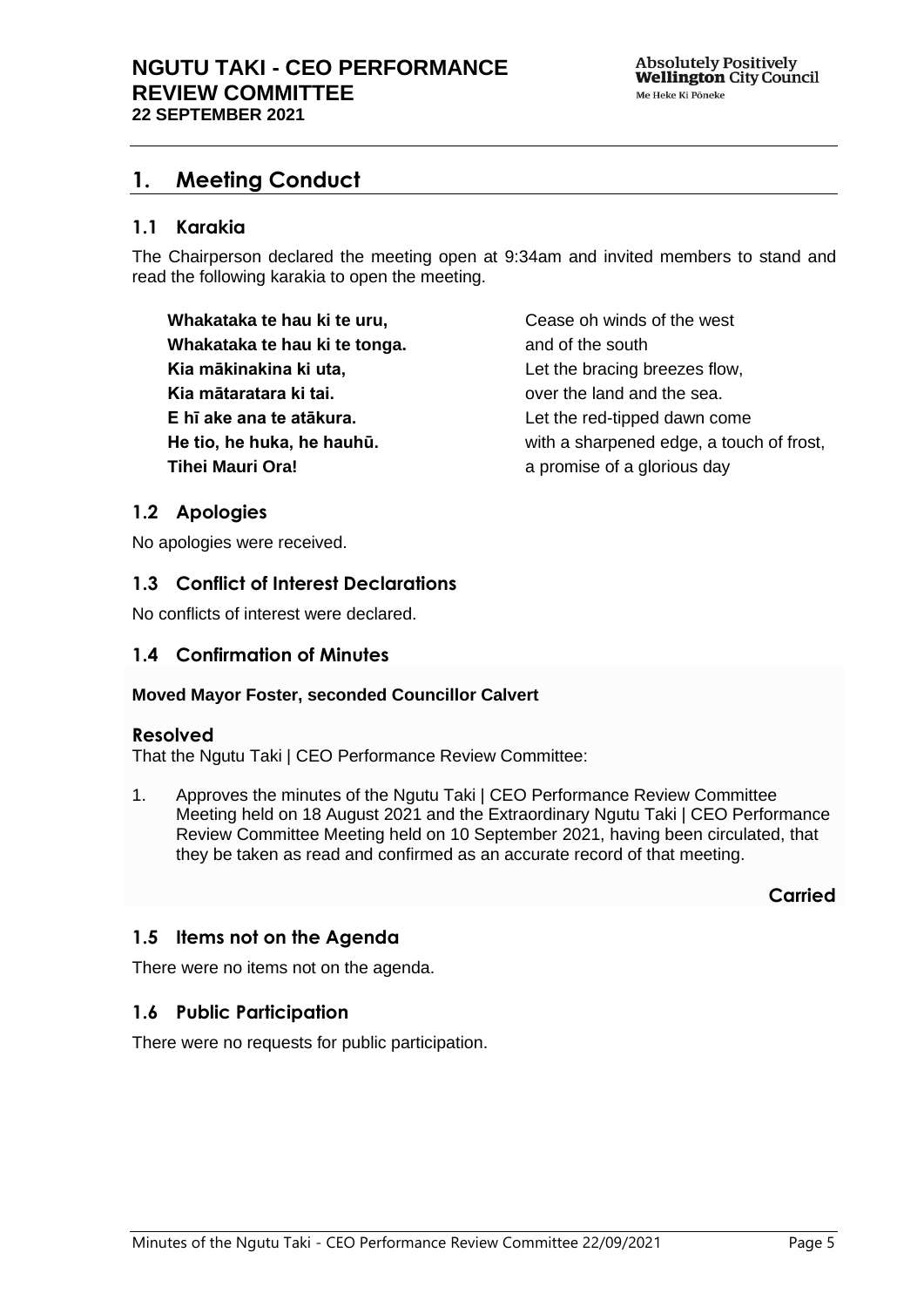Absolutely Positively<br>Wellington City Council Me Heke Ki Pöneke

## <span id="page-5-0"></span>**2. General Business**

#### <span id="page-5-1"></span>**2.1 Forward Programme**

#### **Moved Mayor Foster, seconded Councillor Day**

#### **Resolved**

That the Ngutu Taki | CEO Performance Review Committee:

1. Receive the information.

#### **Carried**

## <span id="page-5-2"></span>**3. Public Excluded**

#### **Moved Mayor Foster, seconded Councillor Pannett**

#### **Resolved**

That the Ngutu Taki | CEO Performance Review Committee:

1. Pursuant to the provisions of the Local Government Official Information and Meetings Act 1987, exclude the public - except for Samantha Turner (External Advisor, Simpson Grierson) because of her knowledge of matters which help the CEO Performance Review Committee in its decision-making - from the following part of the proceedings of this meeting namely:

| General subject of the matter to<br>be considered |                                                                          | Reasons for passing this<br>resolution in relation to each<br>matter                                                                                | Ground(s) under section 48(1)<br>for the passing of this resolution                                                                                                                         |
|---------------------------------------------------|--------------------------------------------------------------------------|-----------------------------------------------------------------------------------------------------------------------------------------------------|---------------------------------------------------------------------------------------------------------------------------------------------------------------------------------------------|
| 3.1                                               | <b>Chief Executive - Annual</b><br><b>Remuneration Review</b><br>2020/21 | 7(2)(a)<br>The withholding of the information<br>is necessary to protect the privacy<br>of natural persons, including that<br>of a deceased person. | s48(1)(a)<br>That the public conduct of this item<br>would be likely to result in the<br>disclosure of information for which<br>good reason for withholding would<br>exist under Section 7. |
| 3.2                                               | Adoption of Chief Executive<br>Key Performance Indicators                | 7(2)(a)<br>The withholding of the information<br>is necessary to protect the privacy<br>of natural persons, including that<br>of a deceased person. | s48(1)(a)<br>That the public conduct of this item<br>would be likely to result in the<br>disclosure of information for which<br>good reason for withholding would<br>exist under Section 7. |

#### **Carried**